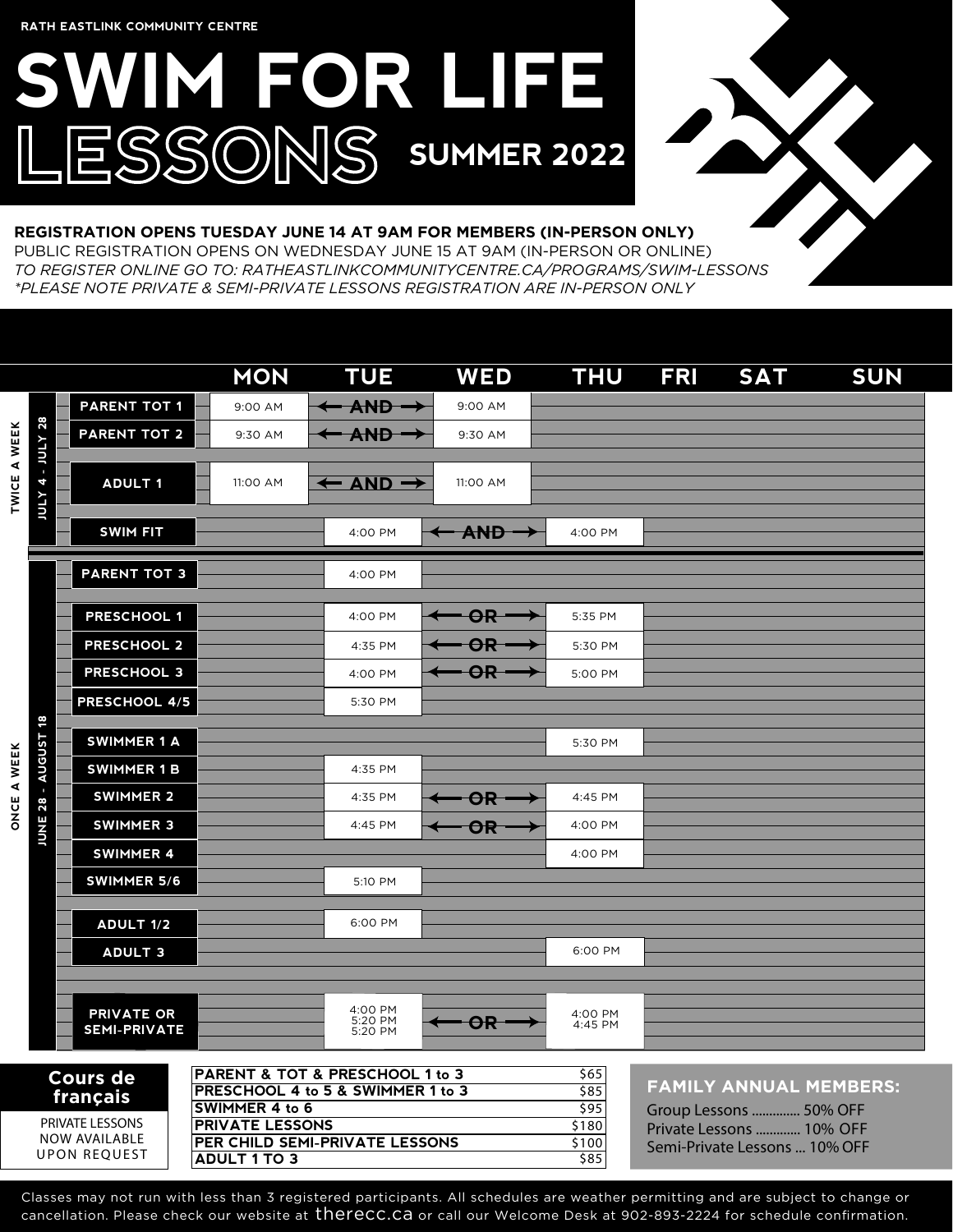## **SWIM FOR LIFE** ESSONS SUMMER 2022



#### **REGISTRATION OPENS TUESDAY JUNE 14 AT 9AM FOR MEMBERS (IN-PERSON ONLY)**

PUBLIC REGISTRATION OPENS ON WEDNESDAY JUNE 15 AT 9AM (IN-PERSON OR ONLINE) *TO REGISTER ONLINE GO TO: RATHEASTLINKCOMMUNITYCENTRE.CA/PROGRAMS/SWIM-LESSONS \*PLEASE NOTE PRIVATE & SEMI-PRIVATE LESSONS REGISTRATION ARE IN-PERSON ONLY*

|                 |                          |                                          | <b>MON</b> | <b>TUE</b>                                             | <b>WED</b> | <b>THU</b> | <b>FRI</b> | <b>SAT</b> | <b>SUN</b> |
|-----------------|--------------------------|------------------------------------------|------------|--------------------------------------------------------|------------|------------|------------|------------|------------|
|                 |                          | <b>PRESCHOOL 1</b>                       |            | 9:00 AM                                                |            |            |            |            |            |
|                 |                          | <b>PRESCHOOL 2</b>                       |            | 9:35 AM                                                |            |            |            |            |            |
|                 |                          |                                          |            |                                                        |            |            |            |            |            |
|                 | <b>HEX 4 - JULY 14</b>   | <b>SWIMMER 1 B</b>                       |            | 11:30 AM                                               |            |            |            |            |            |
| <b>EVERYDAY</b> |                          | <b>SWIMMER 2</b>                         |            | 12:15 PM                                               |            |            |            |            |            |
|                 |                          | <b>SWIMMER 4</b>                         |            | 10:10 AM                                               |            |            |            |            |            |
|                 |                          | <b>PRIVATE OR</b><br><b>SEMI-PRIVATE</b> |            | 9:00 AM<br>9:45 AM<br>10:30 AM<br>11:30 AM<br>12:15 PM |            |            |            |            |            |
|                 |                          | <b>PRESCHOOL 1</b>                       |            | 9:00 AM                                                |            |            |            |            |            |
|                 |                          | <b>PRESCHOOL 3</b>                       |            | 9:45 AM                                                |            |            |            |            |            |
|                 |                          | PRESCHOOL 4/5                            |            | 12:15 PM                                               |            |            |            |            |            |
|                 |                          |                                          |            |                                                        |            |            |            |            |            |
|                 |                          | <b>SWIMMER 1 A</b>                       |            | 11:30 AM                                               |            |            |            |            |            |
| <b>EVERYDAY</b> | <b>JULY 18 - JULY 28</b> | <b>SWIMMER 3</b>                         |            | 10:20 AM                                               |            |            |            |            |            |
|                 |                          | SWIMMER 5/6                              |            | 12:05 PM                                               |            |            |            |            |            |
|                 |                          | <b>PRIVATE OR</b><br><b>SEMI-PRIVATE</b> |            | 9:00 AM<br>9:35 AM<br>10:20 AM<br>11:20 AM             |            |            |            |            |            |
|                 |                          | <b>PRESCHOOL 1</b>                       |            | 9:00 AM                                                |            |            |            |            |            |
|                 |                          | <b>PRESCHOOL 2</b>                       |            | 11:25 AM                                               |            |            |            |            |            |
|                 |                          | PRESCHOOL 3                              |            | 9:45 AM                                                |            |            |            |            |            |
|                 | GUST <sub>18</sub>       | <b>SWIMMER 1 B</b>                       |            | 12:00 PM                                               |            |            |            |            |            |
| EVERYDAY        |                          | <b>SWIMMER 2</b>                         |            | 11:35 AM                                               |            |            |            |            |            |
|                 |                          | <b>SWIMMER 3</b>                         |            | 12:20 PM                                               |            |            |            |            |            |
|                 | AUGUST 8 - AU            | <b>SWIMMER 4</b>                         |            | 10:20 AM                                               |            |            |            |            |            |
|                 |                          | <b>PRIVATE OR</b><br><b>SEMI-PRIVATE</b> |            | 9:00 AM<br>9:35 AM<br>10:20 AM                         |            |            |            |            |            |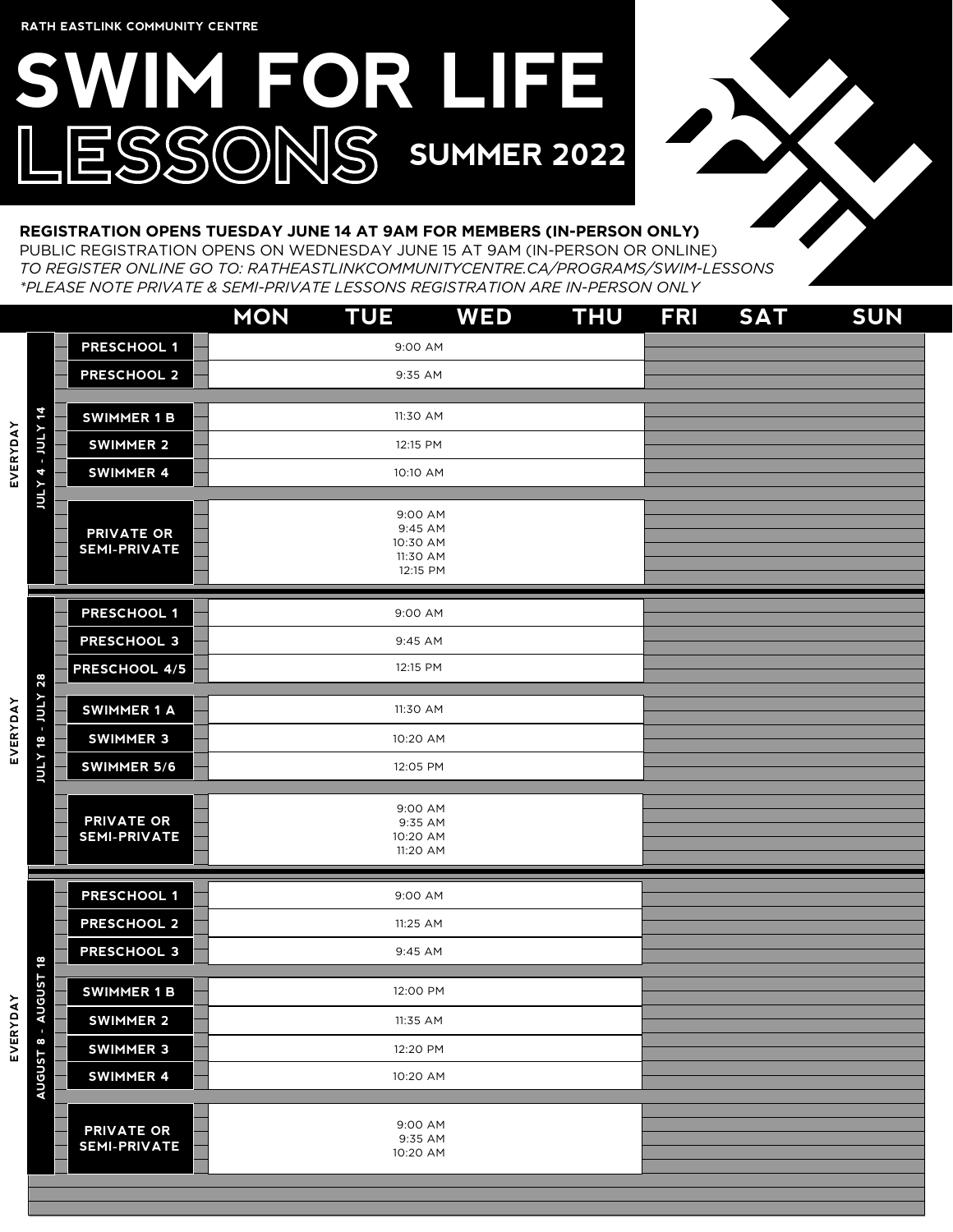## **RECC SWIM FOR LIFE AQUATIC REGISTRATION**

| IF YOUR CHILD                                                                                                                                                                                                                                          | <b>REGISTER IN:</b>                   | <b>PREVIOUS RED CROSS:</b>                                |  |  |
|--------------------------------------------------------------------------------------------------------------------------------------------------------------------------------------------------------------------------------------------------------|---------------------------------------|-----------------------------------------------------------|--|--|
| Is 4-12 months and ready to learn/enjoy water w/parent                                                                                                                                                                                                 | <b>PARENT TOT 1</b>                   | Starfish                                                  |  |  |
| Is 1-2 years and ready to learn/enjoy water w/parent                                                                                                                                                                                                   | <b>PARENT TOT 2</b>                   | Duck                                                      |  |  |
| Is 2-3 years and ready to learn/enjoy water w/parent                                                                                                                                                                                                   | <b>PARENT TOT 3</b>                   | Sea Turtle (parented)                                     |  |  |
| <b>OGRA</b><br>Is 3-5 years and just starting out on his/her own                                                                                                                                                                                       | <b>PRESCHOOL 1</b>                    | Sea Turtle (unparented)<br>Sea Otter Incomplete           |  |  |
| Is 3-5 years and comfortable getting face wet, blowing<br>bubbles, floating and gliding with assistance                                                                                                                                                | <b>PRESCHOOL 2</b>                    | Sea Otter Complete                                        |  |  |
| <b>RESCHOOL</b><br>Is 3-5 years and can jump into chest deep water, submerge<br>w/exhale underwater, float on front & back assisted for 3 sec.                                                                                                         | <b>PRESCHOOL 3</b>                    | Salamander (complete or not)                              |  |  |
| Is 3-5 years and can jump into deep water w/lifejacket,<br>recover waist deep objects, hold breath underwater, float,<br>glide, and kick on front and back for 5 metres.                                                                               | <b>PRESCHOOL 4</b>                    | Sunfish or Incomplete Crocodile                           |  |  |
| Is 3-5 years and can jump solo into deep water, swim front<br>crawl 5m wearing lifejacket and flutter kick front/back/side                                                                                                                             | <b>PRESCHOOL 5</b>                    | Complete Crocodile or Whale                               |  |  |
| Is 6-12 years (or has started school) and is just starting out                                                                                                                                                                                         | <b>SWIMMER 1 B</b><br><b>BEGINNER</b> | Swim Kids 1                                               |  |  |
| Is 6-12 years and was unsuccessful in completing Swimmer 1                                                                                                                                                                                             | <b>SWIMMER 1 A</b><br>ADVANCED        | Swim Kids 2 (incomplete)                                  |  |  |
| Is 6-12 years and can jump solo into chest-deep water un-<br>assisted and into deep-water wearing lifejacket; open eyes,<br>hold breath/exhale underwater, float/kick/glide front & back                                                               | <b>SWIMMER 2</b>                      | Swim Kids 2 (complete)<br>Swim Kids 3 (incomplete)        |  |  |
| Is 6-12 years and can jump into deep water, do sideways<br>entry wearing lifejacket; support self at surface for 15 sec.,<br>do vertical whip kick and swim 10 metres front and back                                                                   | <b>SWIMMER 3</b>                      | Swim Kids 3 (complete)<br>Swim Kids 4 (incomplete)        |  |  |
| <b>PROGRAMS: AG</b><br>Is 6-12 years and can tread water for 30 sec., do kneeling<br>dives & front somersaults; 10 metre whip kick on back, and<br>swim 15 metres front and back crawl                                                                 | <b>SWIMMER 4</b>                      | Swim Kids 4 (complete)<br>Swim Kids 5 (compete or not)    |  |  |
| Is 6-12 years and can complete the Canadian Swim to<br>FOR LIFE<br>Survive Standard: Roll - Tread (1 min.) - Swim (50 metres);<br>dive, swim underwater, 15 metre whip kick on front; breast<br>stroke arms w/breathing; and swim front/back crawl 25m | <b>SWIMMER 5</b>                      | Swim Kids 6 (complete or not)<br>Swim Kids 7 (incomplete) |  |  |
| SWIM<br>Is 6-12 years and can do shallow dives & cannonballs; egg<br>beater & scissor kick; swim 50 metres front/back crawl;<br>breaststroke for 25 metres; sprint 25 metres; interval training<br>4 x 50 metres.                                      | <b>SWIMMER 6</b>                      | Swim Kids 7                                               |  |  |
| Is 6-12 years and can do stride entries and compact jumps;<br>legs-only surface support for 45 sec.; sprint 25 metres breast<br>stroke; swim 100 metres of front/back crawl and 300 metre<br>workout                                                   | <b>SWIMMER 7</b>                      | Swim Kids 8                                               |  |  |
| Successful completion Swimmer 7                                                                                                                                                                                                                        | <b>SWIMMER 8</b>                      | Swim Kids 9                                               |  |  |
| Successful completion Swimmer 8                                                                                                                                                                                                                        | <b>SWIMMER 9</b>                      | Swim Kids 10                                              |  |  |